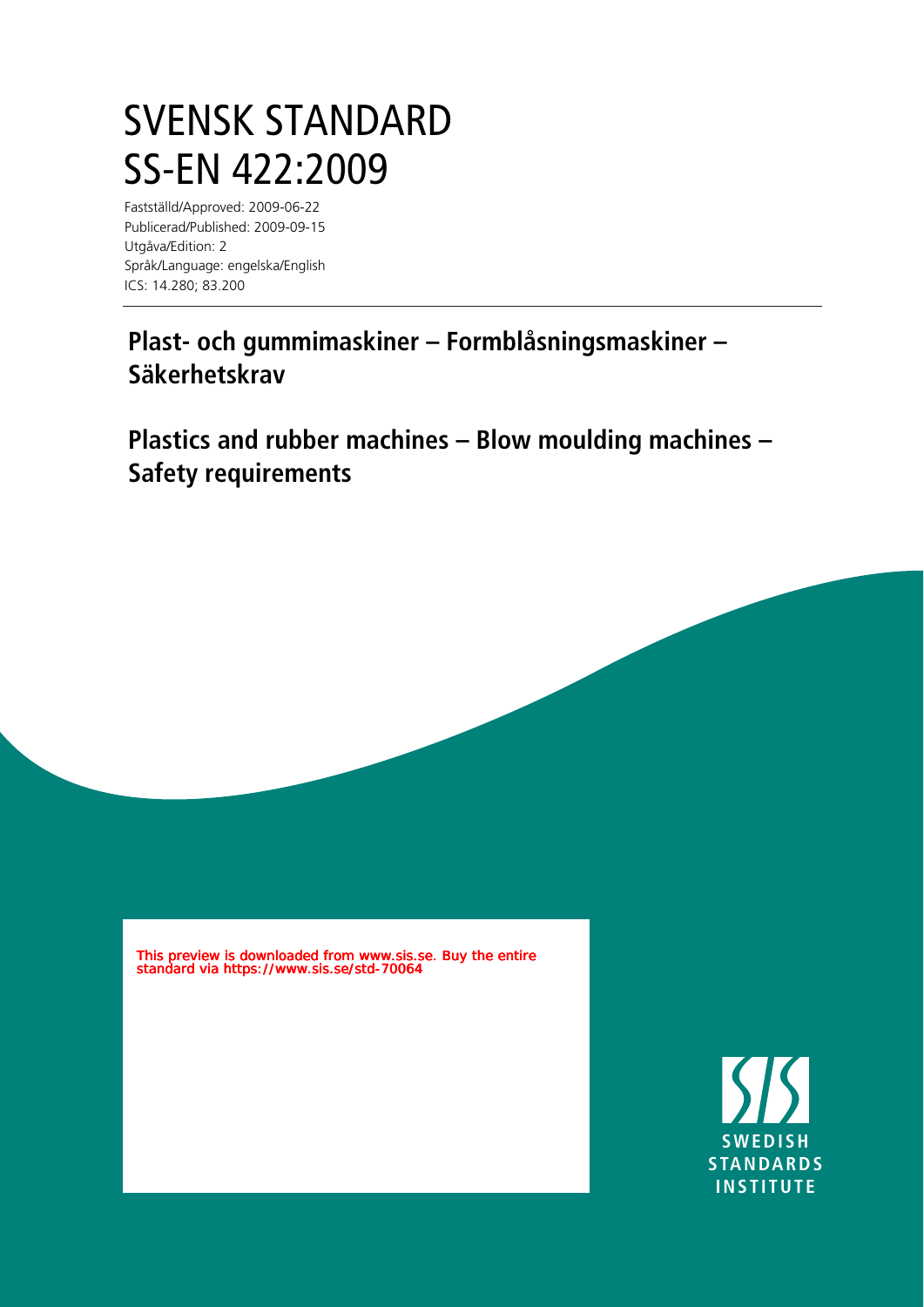## Hitta rätt produkt och ett leveranssätt som passar dig

## Standarder

Genom att följa gällande standard både effektiviserar och säkrar du ditt arbete. Många standarder ingår dessutom ofta i paket.

## Tjänster

Abonnemang är tjänsten där vi uppdaterar dig med aktuella standarder när förändringar sker på dem du valt att abonnera på. På så sätt är du säker på att du alltid arbetar efter rätt utgåva.

e-nav är vår online-tjänst som ger dig och dina kollegor tillgång till standarder ni valt att abonnera på dygnet runt. Med e-nav kan samma standard användas av flera personer samtidigt.

### Leveranssätt

Du väljer hur du vill ha dina standarder levererade. Vi kan erbjuda dig dem på papper och som pdf.

### Andra produkter

Vi har böcker som underlättar arbetet att följa en standard. Med våra böcker får du ökad förståelse för hur standarder ska följas och vilka fördelar den ger dig i ditt arbete. Vi tar fram många egna publikationer och fungerar även som återförsäljare. Det gör att du hos oss kan hitta över 500 unika titlar. Vi har även tekniska rapporter, specikationer och "workshop agreement". Matriser är en översikt på standarder och handböcker som bör läsas tillsammans. De finns på sis.se och ger dig en bra bild över hur olika produkter hör ihop.

### Standardiseringsprojekt

Du kan påverka innehållet i framtida standarder genom att delta i någon av SIS ca 400 Tekniska Kommittéer.

# Find the right product and the type of delivery that suits you

#### Standards

By complying with current standards, you can make your work more efficient and ensure reliability. Also, several of the standards are often supplied in packages.

#### Services

Subscription is the service that keeps you up to date with current standards when changes occur in the ones you have chosen to subscribe to. This ensures that you are always working with the right edition.

e-nav is our online service that gives you and your colleagues access to the standards you subscribe to 24 hours a day. With e-nav, the same standards can be used by several people at once.

#### Type of delivery

You choose how you want your standards delivered. We can supply them both on paper and as PDF files.

## Other products

We have books that facilitate standards compliance. They make it easier to understand how compliance works and how this benefits you in your operation. We produce many publications of our own, and also act as retailers. This means that we have more than 500 unique titles for you to choose from. We also have technical reports, specifications and workshop agreements. Matrices, listed at sis.se, provide an overview of which publications belong together.

#### Standardisation project

You can influence the content of future standards by taking part in one or other of SIS's 400 or so Technical Committees.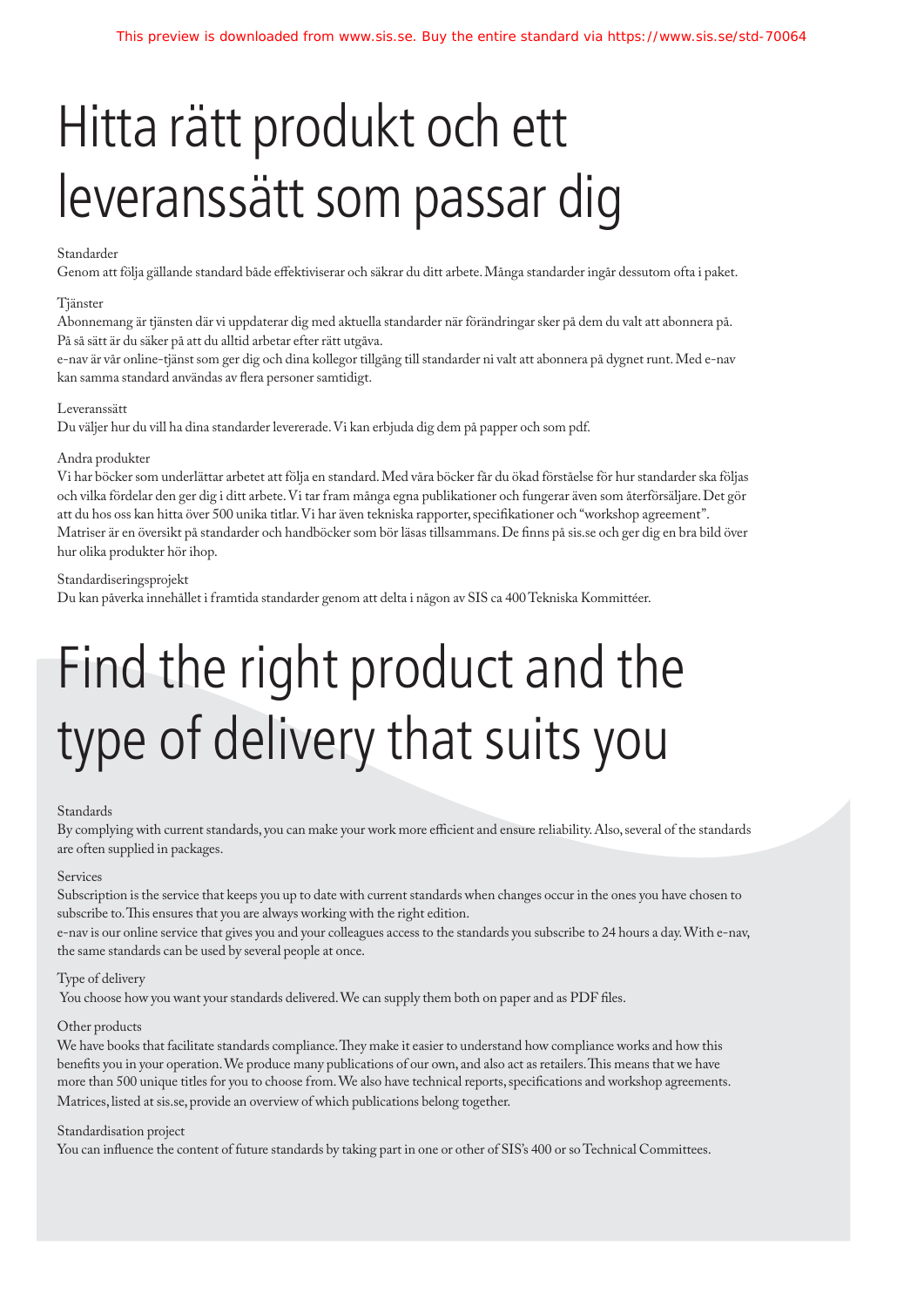Europastandarden EN 422:2009 gäller som svensk standard. Detta dokument innehåller den officiella engelska versionen av EN 422:2009.

Denna standard ersätter SS-EN 422, utgåva 1.

The European Standard EN 422:2009 has the status of a Swedish Standard. This document contains the official English version of EN 422:2009.

This standard supersedes the Swedish Standard SS-EN 422, edition 1.

© Copyright/Upphovsrätten till denna produkt tillhör SIS, Swedish Standards Institute, Stockholm, Sverige. Användningen av denna produkt regleras av slutanvändarlicensen som återfinns i denna produkt, se standardens sista sidor.

© Copyright/Upphovsrätten till denna produkt tillhör SIS, Swedish Standards Institute, Stockholm, Sverige. Användningen<br>av denna produkt regleras av slutanvändarlicensen som återfinns i denna produkt, se standardens sista

Upplysningar om sakinnehållet i standarden lämnas av SIS, Swedish Standards Institute, telefon 08-555 520 00. Standarder kan beställas hos SIS Förlag AB som även lämnar allmänna upplysningar om svensk och utländsk standard.

Information about the content of the standard is available from the Swedish Standards Institute (SIS), tel +46 8 555 520 00. Standards may be ordered from SIS Förlag AB, who can also provide general information about Swedish and foreign standards.

SIS Förlag AB, SE 118 80 Stockholm, Sweden. Tel: +46 8 555 523 10. Fax: +46 8 555 523 11. E-mail: sis.sales@sis.se Internet: www.sis.se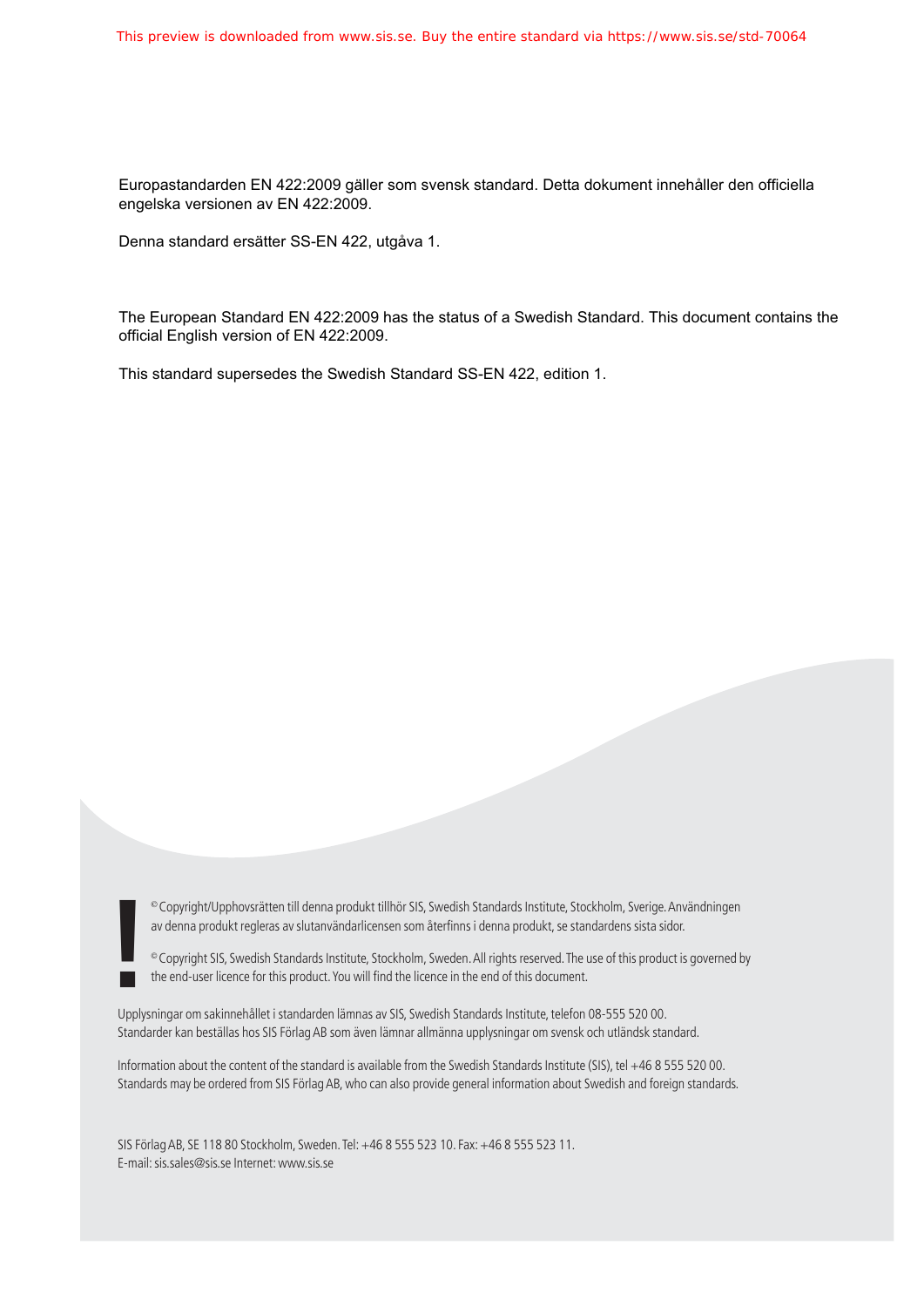This preview is downloaded from www.sis.se. Buy the entire standard via https://www.sis.se/std-70064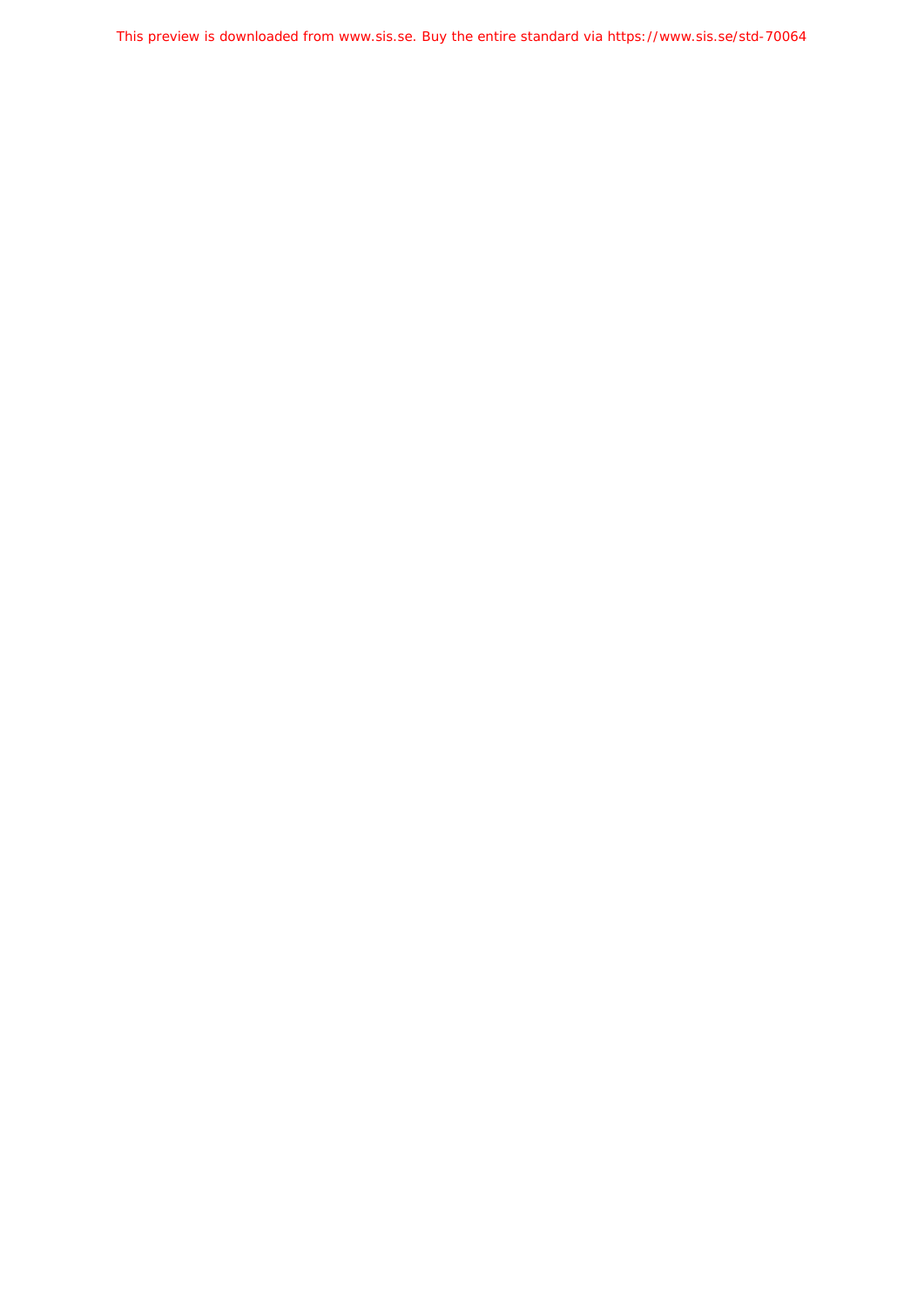## EUROPEAN STANDARD NORME EUROPÉENNE EUROPÄISCHE NORM

June 2009

**EN 422** 

ICS 83.200 Supersedes EN 422:1995

English Version

## Plastics and rubber machines - Blow moulding machines - Safety requirements

Machines pour les matières plastiques et le caoutchouc - Machines de moulage par soufflage - Prescriptions de sécurité

Kunststoff- und Gummimaschinen - Blasformmaschinen - Sicherheitsanforderungen

This European Standard was approved by CEN on 13 May 2009.

CEN members are bound to comply with the CEN/CENELEC Internal Regulations which stipulate the conditions for giving this European Standard the status of a national standard without any alteration. Up-to-date lists and bibliographical references concerning such national standards may be obtained on application to the CEN Management Centre or to any CEN member.

This European Standard exists in three official versions (English, French, German). A version in any other language made by translation under the responsibility of a CEN member into its own language and notified to the CEN Management Centre has the same status as the official versions.

CEN members are the national standards bodies of Austria, Belgium, Bulgaria, Cyprus, Czech Republic, Denmark, Estonia, Finland, France, Germany, Greece, Hungary, Iceland, Ireland, Italy, Latvia, Lithuania, Luxembourg, Malta, Netherlands, Norway, Poland, Portugal, Romania, Slovakia, Slovenia, Spain, Sweden, Switzerland and United Kingdom.



EUROPEAN COMMITTEE FOR STANDARDIZATION COMITÉ EUROPÉEN DE NORMALISATION EUROPÄISCHES KOMITEE FÜR NORMUNG

**Management Centre: Avenue Marnix 17, B-1000 Brussels**

Ref. No. EN 422:2009: E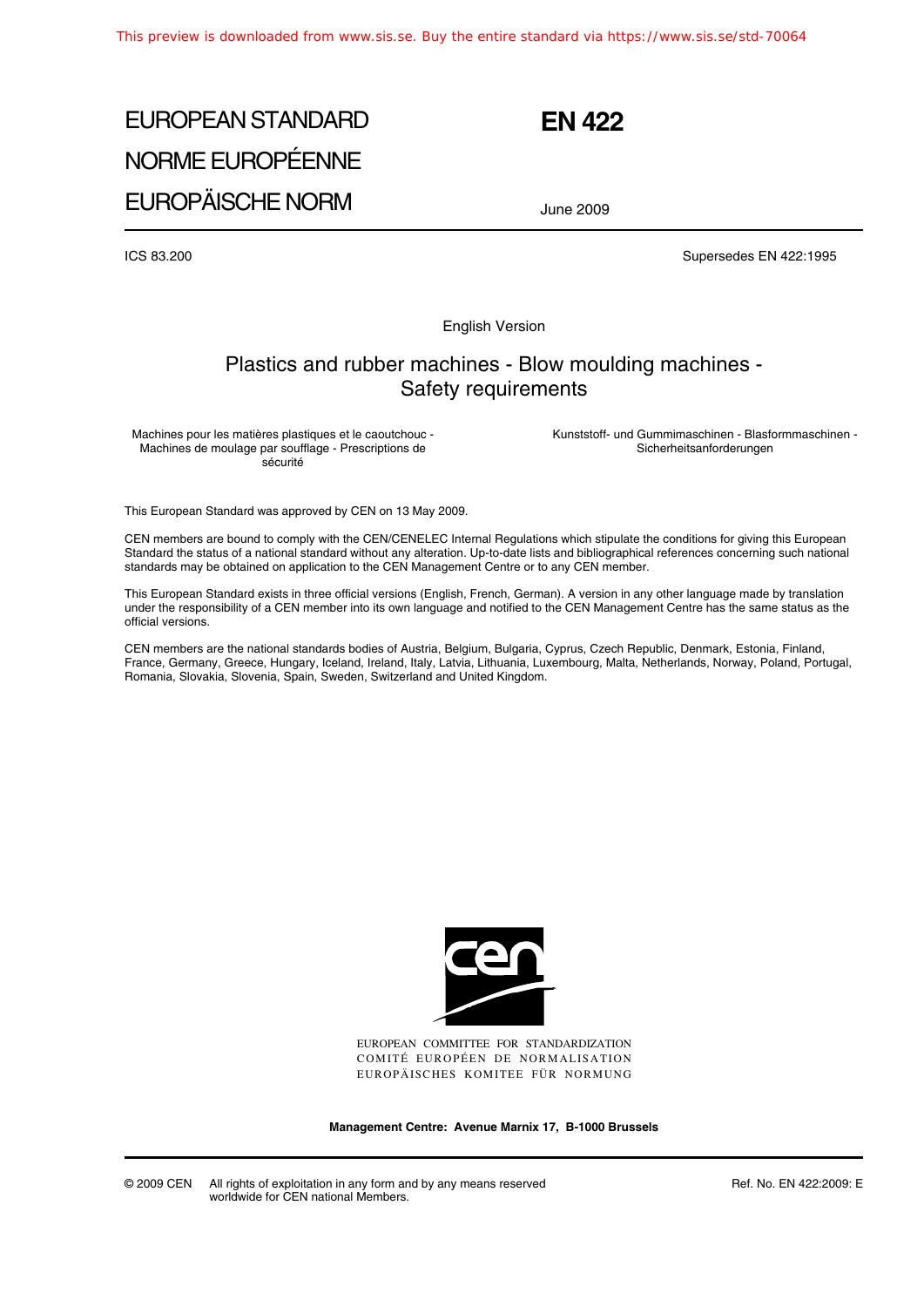SS-EN 422:2009 (E) downloaded from www.sis.se. Buy the entire standard via https://www.sis.se/std-70064

## **Contents**

| 1              |                                                                              |  |  |  |
|----------------|------------------------------------------------------------------------------|--|--|--|
| $\mathbf{2}$   |                                                                              |  |  |  |
| 3              |                                                                              |  |  |  |
| 4              |                                                                              |  |  |  |
| 4.1<br>4.2     | Mechanical hazards related to power operated movements during production  10 |  |  |  |
| 4.3            |                                                                              |  |  |  |
| 4.3.1          |                                                                              |  |  |  |
| 4.3.2          |                                                                              |  |  |  |
| 4.4            |                                                                              |  |  |  |
| 5              |                                                                              |  |  |  |
| 5.1            |                                                                              |  |  |  |
| 5.1.1          |                                                                              |  |  |  |
| 5.1.2          |                                                                              |  |  |  |
| 5.1.3          |                                                                              |  |  |  |
| 5.1.4          |                                                                              |  |  |  |
| 5.1.5          |                                                                              |  |  |  |
| 5.1.6<br>5.1.7 |                                                                              |  |  |  |
| 5.1.8          |                                                                              |  |  |  |
| 5.1.9          |                                                                              |  |  |  |
| 5.1.10         |                                                                              |  |  |  |
| 5.1.11         |                                                                              |  |  |  |
| 5.1.12         |                                                                              |  |  |  |
| 5.2            | Mechanical hazards related to power operated movements during production  14 |  |  |  |
| 5.2.1          |                                                                              |  |  |  |
| 5.2.2          |                                                                              |  |  |  |
| 5.3            |                                                                              |  |  |  |
| 5.3.1          |                                                                              |  |  |  |
| 5.3.2<br>5.4   |                                                                              |  |  |  |
|                |                                                                              |  |  |  |
| 6              |                                                                              |  |  |  |
| 7              |                                                                              |  |  |  |
| 7.1            |                                                                              |  |  |  |
| 7.1.1          |                                                                              |  |  |  |
| 7.1.2          |                                                                              |  |  |  |
| 7.1.3          |                                                                              |  |  |  |
| 7.1.4<br>7.1.5 |                                                                              |  |  |  |
| 7.1.6          |                                                                              |  |  |  |
| 7.1.7          |                                                                              |  |  |  |
| 7.1.8          |                                                                              |  |  |  |
| 7.2            |                                                                              |  |  |  |
|                |                                                                              |  |  |  |
| A.1            |                                                                              |  |  |  |
|                |                                                                              |  |  |  |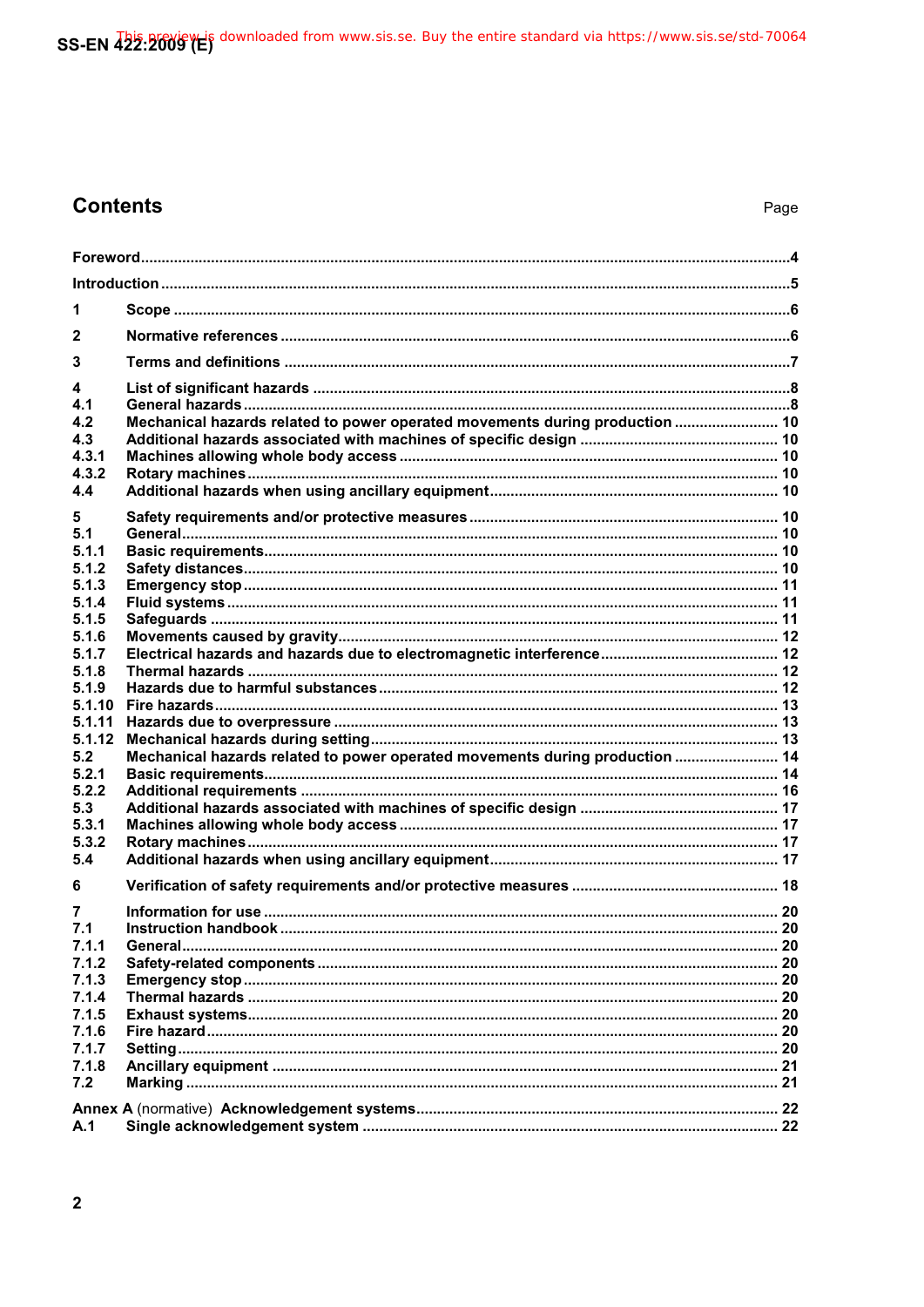| A.2 |                                                                                      |  |
|-----|--------------------------------------------------------------------------------------|--|
|     | Annex ZA (informative) Relationship between this European Standard and the Essential |  |
|     | Annex ZB (informative) Relationship between this European Standard and the Essential |  |

**EN 422:2009 (E)**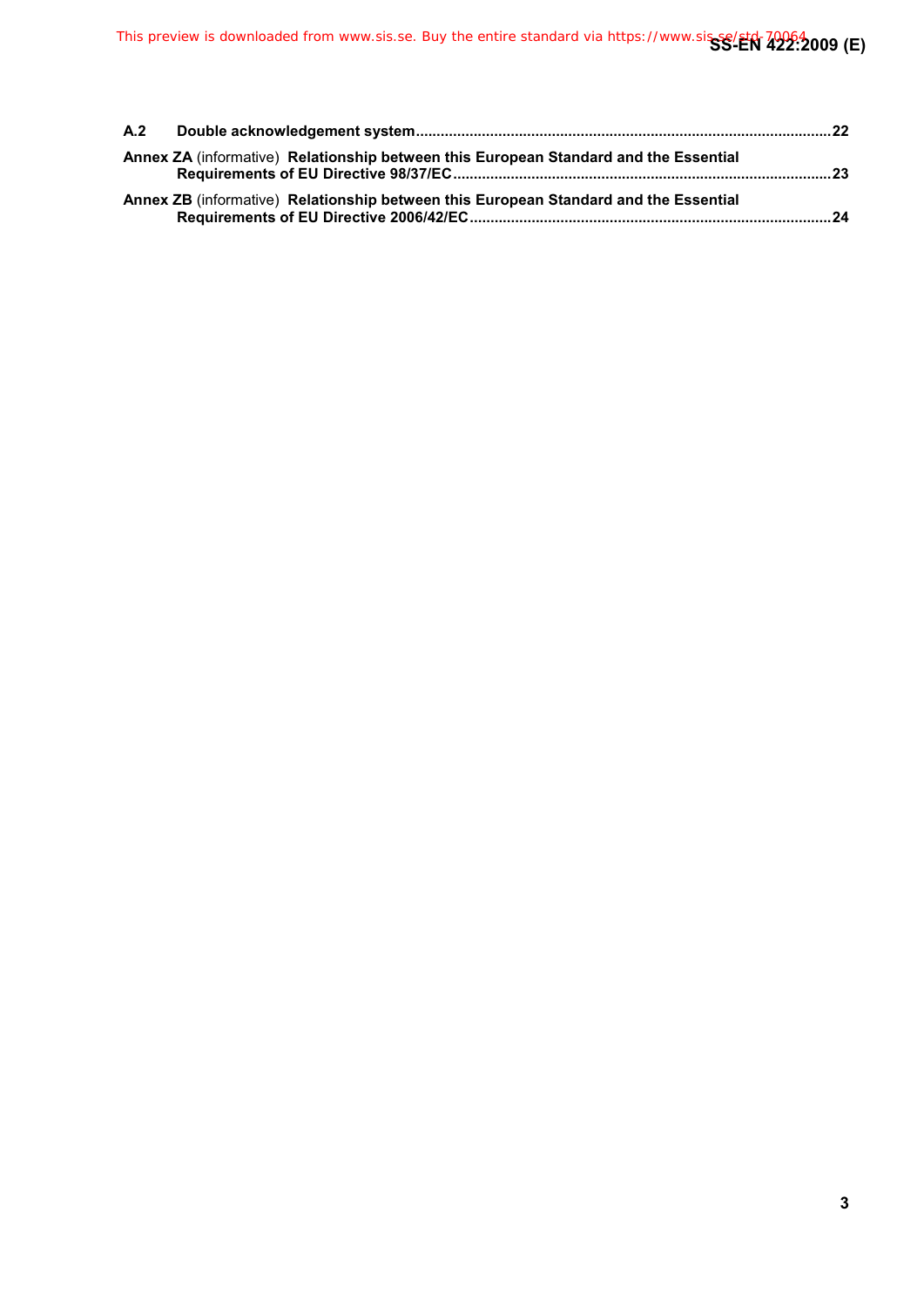## **Foreword**

**EN 422:2009 (E)** 

This document (EN 422:2009) has been prepared by Technical Committee CEN/TC 145 "Plastics and rubber machines", the secretariat of which is held by UNI.

This European Standard shall be given the status of a national standard, either by publication of an identical text or by endorsement, at the latest by December 2009, and conflicting national standards shall be withdrawn at the latest by December 2009.

Attention is drawn to the possibility that some of the elements of this document may be the subject of patent rights. CEN [and/or CENELEC] shall not be held responsible for identifying any or all such patent rights.

This document supersedes EN 422:1995.

This document has been prepared under a mandate given to CEN by the European Commission and the European Free Trade Association, and supports essential requirements of EC Directive(s).

For relationship with EC Directive(s), see informative Annexes ZA, and ZB, which are integral parts of this document.

According to the CEN/CENELEC Internal Regulations, the national standards organizations of the following countries are bound to implement this European Standard: Austria, Belgium, Bulgaria, Cyprus, Czech Republic, Denmark, Estonia, Finland, France, Germany, Greece, Hungary, Iceland, Ireland, Italy, Latvia, Lithuania, Luxembourg, Malta, Netherlands, Norway, Poland, Portugal, Romania, Slovakia, Slovenia, Spain, Sweden, Switzerland and the United Kingdom.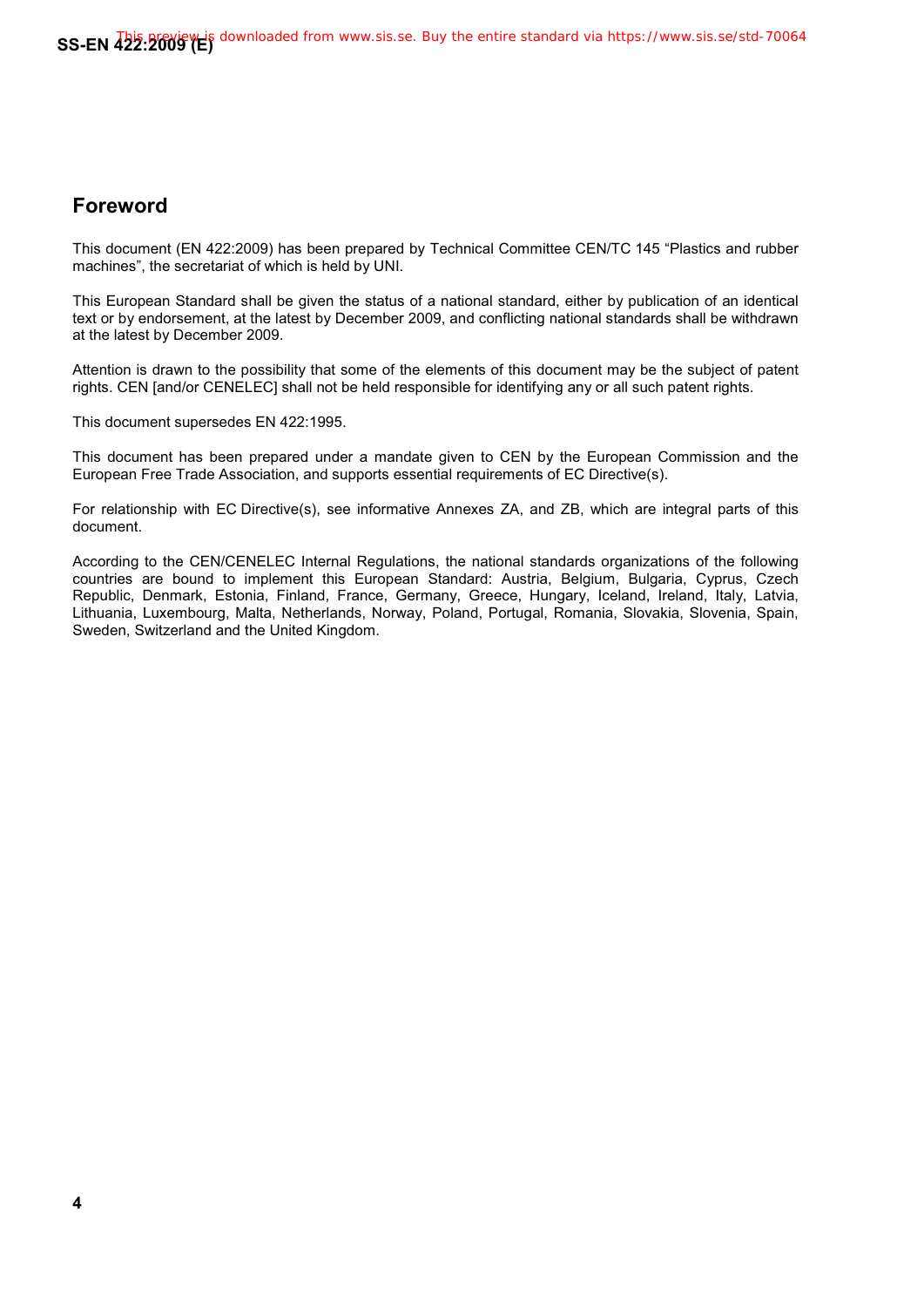## **Introduction**

This European Standard is a type C standard as defined in EN ISO 12100-1:2003.

The machinery concerned and the extent to which hazards, hazardous situations and hazardous events are covered are indicated in the scope of this European Standard.

When provisions of this type C standard are different from those which are stated in type A or B standards, the provisions of this type C standard take precedence over the provisions of the other standards for machines that have been designed and built according to the provisions of this type C standard.

**EN 422:2009 (E)**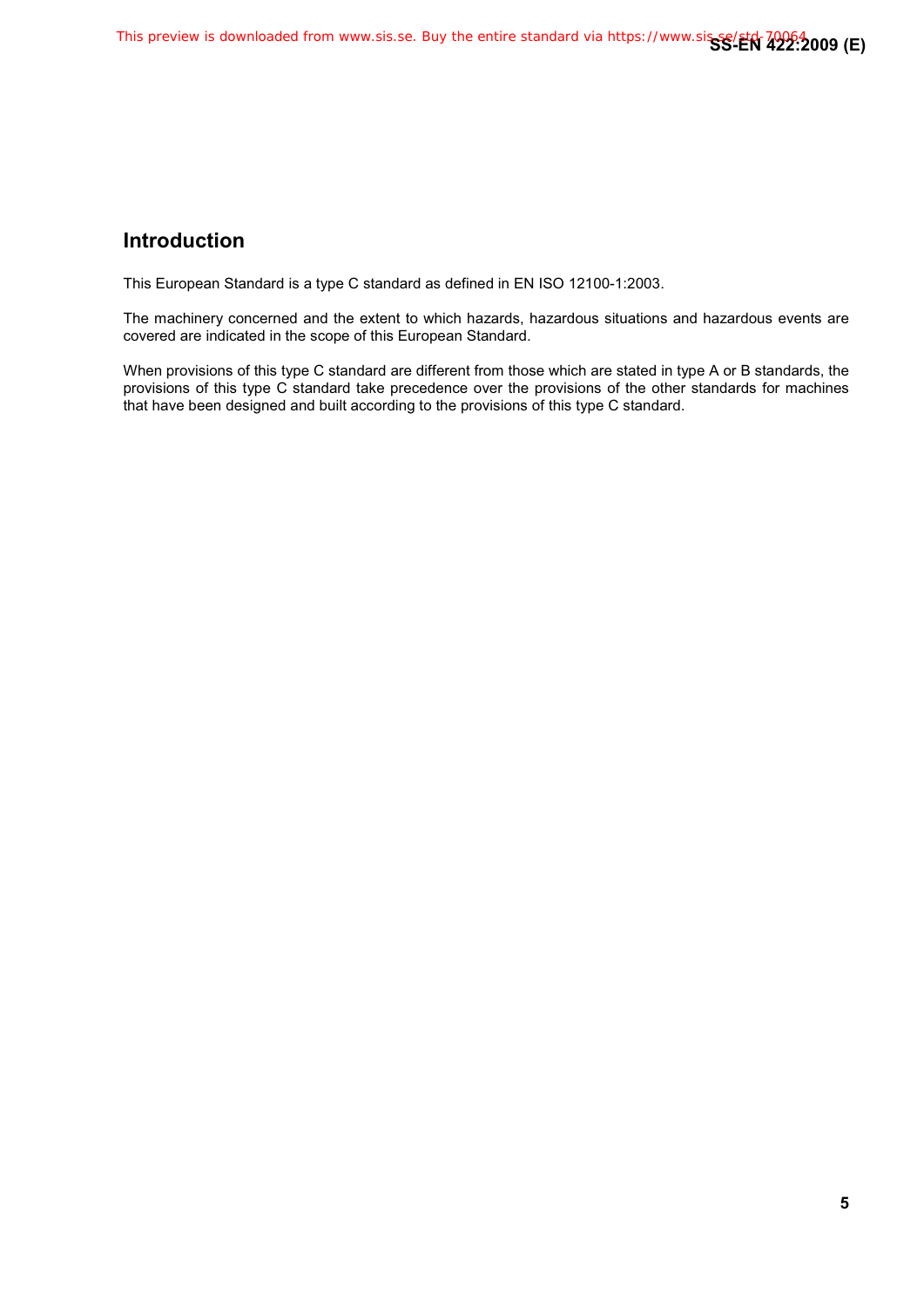## **1 Scope**

**EN 422:2009 (E)** 

This European Standard covers essential health and safety requirements for the design of blow moulding machines for the processing of plastics. The significant hazards inherent in blow moulding machines are listed in Clause 4.

This European Standard does not cover dip blow moulding machines.

This European Standard does not cover hazards due to the use of fluorine or other toxic fluids.

The safety requirements for the interaction between blow moulding machines and ancillary equipment are stipulated. The technical safety requirements for the design of this equipment are not covered.

This European Standard does not cover the requirements for the design of the exhaust system.

The European Standard does not cover noise hazards.

This European Standard is not applicable to blow moulding machines which are manufactured before the date of its publication as an EN. A transition period until 29 December 2009 is foreseen during which the manufacturer may choose to apply either this or the previous version of the standard.

## **2 Normative references**

The following referenced documents are indispensable for the application of this document. For dated references, only the edition cited applies. For undated references, the latest edition of the referenced document (including any amendments) applies.

EN 953, *Safety of machinery — Guards — General requirements for the design and construction of fixed and movable guards*

EN 982:1996, *Safety of machinery — Safety requirements for fluid power systems and their components — Hydraulics*

EN 983:1996, *Safety of machinery — Safety requirements for fluid power systems and their components — Pneumatics*

EN 999:1998, *Safety of machinery — The positioning of protective equipment in respect of approach speeds of parts of the human body*

EN 1760-2:2001, *Safety of machinery — Pressure sensitive protective devices — Part 2: General principles for the design and testing of pressure sensitive edges and pressure sensitive bars*

EN 60204-1:2006, *Safety of machinery — Electrical equipment of machines — Part 1: General requirements (IEC 60204-1:2005, modified)*

EN 60529:1991, *Degrees of protection provided by enclosures (IP Code) (IEC 60529:1989)*

EN 61000-6-2:2001, *Electromagnetic compatibility (EMC) — Part 6-2: Generic standards; Immunity for industrial environments (IEC 61000-6- 2:1999, modified)*

EN 61000-6-4:2001, *Electromagnetic compatibility (EMC) — Part 6-4: Generic standards; Emission standard for industrial environments (IEC 61000-6-4:1997, modified)*

EN 61496-1:1997, *Safety of machinery — Electro-sensitive protective equipment — Part 1: General requirements and tests (IEC 61496-1:1997)*